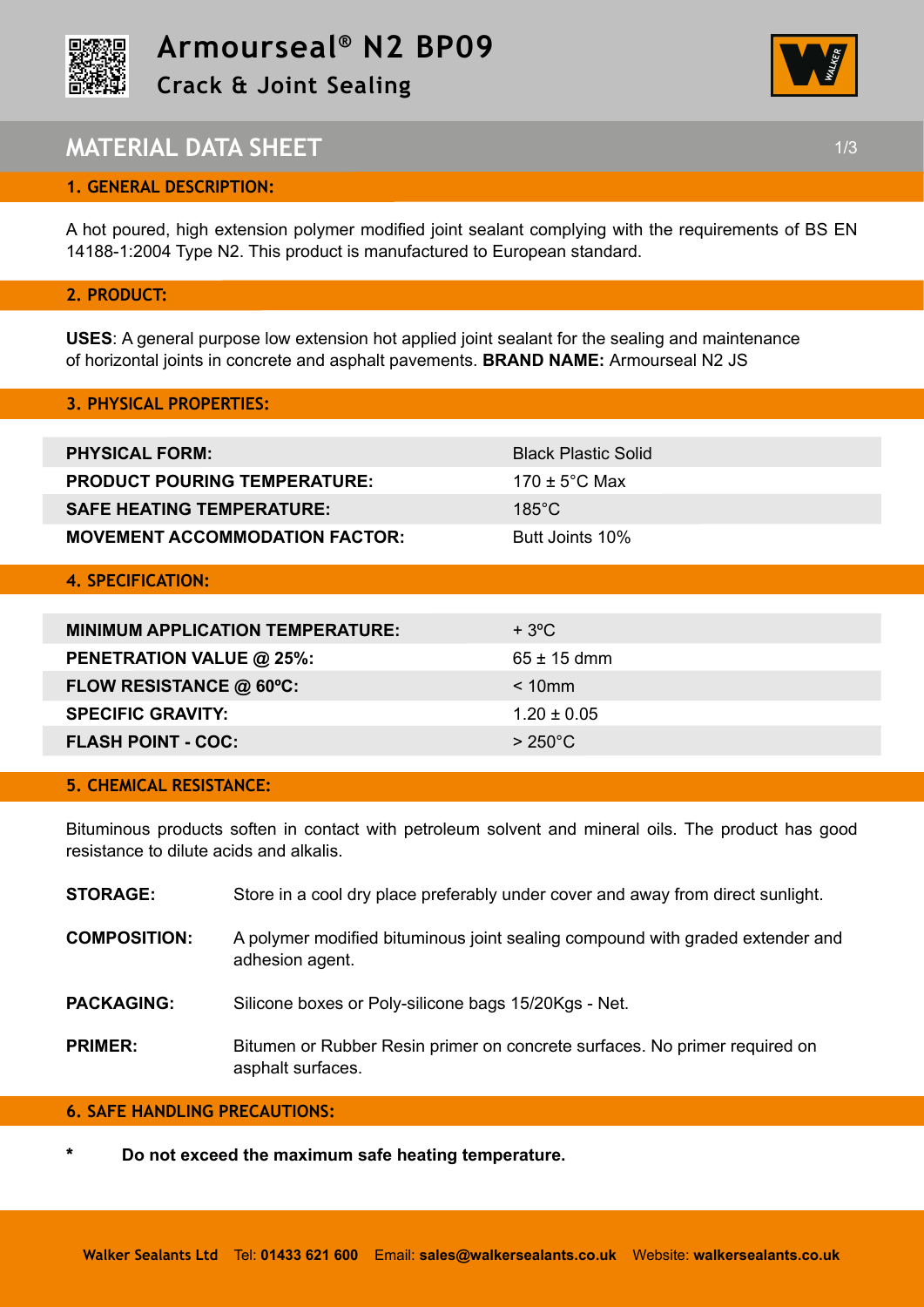



# **MATERIAL DATA SHEET** *continued* 2/3

- **\* Do not allow the hot material to come into contact with water as the product WILL REACT VIOLENTLY.**
- **\* Always wear the recommended protective clothing see below.**

| 7. FIRE & EXPLOSION HAZARDS:  |                              |                                                               |
|-------------------------------|------------------------------|---------------------------------------------------------------|
| <b>FLAMMABILITY LIMITS:</b>   | Upper -<br>Lower -           | Not applicable<br>Not applicable                              |
| <b>EXTINGUISHING MEDIA:</b>   | Small Fire -<br>Large Fire - | Foam/Water Fog<br>Foam/Dry Powder/CO <sup>2</sup> /Sand/Earth |
| <b>SUPPLY CLASSIFICATION:</b> | Not dangerous for supply     |                                                               |

#### **8. ACUTE HEALTH HAZARDS & ADVICE:**

**Armourgrout** presents no acute health hazard at ambient temperature. However, as these materials are normally handled at elevated temperatures when their physical state changes to a liquid, the bitumens present in these products give off fumes which are undesirable to inhale as very small quantities of **HYDROGEN SULPHIDE** may be present in the bitumen.

#### **RECOMMENDED PROTECTIVE CLOTHING:**

Overalls, Goggles/Visor, Armlet Gloves and Closed Safety Boots **AT ALL TIMES** when handling hot product.

#### **INHALATION:**

Inhalation of the vapours should be avoided.

#### **INHALATION FIRST AID:**

Remove the affected person to fresh air. If breathing has stopped administer artificial respiration. Give cardiac massage if necessary. If the person is breathing but unconscious place in the recovery position. Obtain medical assistance immediately.

#### **SKIN CONTACT:**

Bituminous products present no acute health hazards to the skin other than burning when handling at elevated temperatures.

#### **SKIN CONTACT FIRST AID:**

Flush the contaminated skin with cold water. DO NOT ATTEMPT TO REMOVE THE BITUMEN. Cover the burn with a sterile dressing. Do not apply any medication to the affected part. Obtain medical attention immediately.

**Manufactures & Suppliers of:**  Joint Sealants Bituminous Repair Compounds High Friction Surfacing Colour Coated Aggregates **The Complete Highway Service**

**Walker Sealants Limited**  Manufacturing & Sales Division Outland Head Bradwell, Hope Valley Derbyshire, S33 9JP Tel: 01433 621 600



Directors: J.S. Walker, J.G.R. Walker Company Reg No. 4041871 **A member of the Walker Group of Companies**